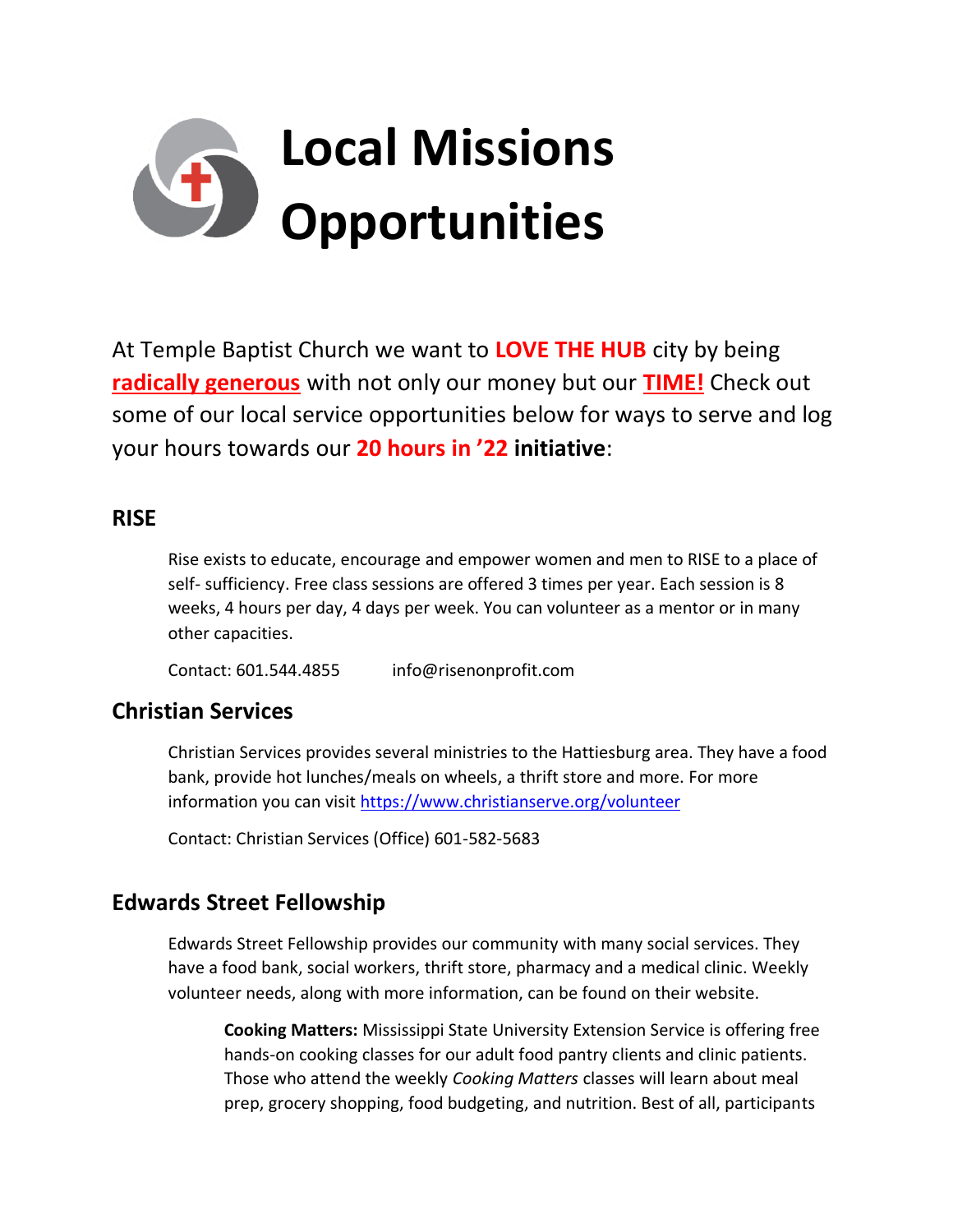take home a bag of ingredients each week so they can prepare the recipes taught in class!

**Coffee Talk:** As a monthly support group for Fellowship Health Clinic patients, *Coffee Talk* will cover topics related to mental and physical health. Facilitated by a social worker and a nurse, the group provides patients with wellness education and socialization.

Contact: Edwards Street (Office) 601-544-6149 [www.edwardsstreetfellowship.org](http://www.edwardsstreetfellowship.org/)

#### **Extra Table**

Extra Table provides food to local food pantries across the state. Help pack meal boxes, bags of rice and beans and other services.

Contact: Extra Table 601.582.5683 [info@extratable.org](http://info@extratable.org/)

#### **Hope Clinic**

Hope Clinic is a crisis pregnancy center that ministers to women who find themselves unexpectedly pregnant through medical care, counseling, baby showers, and Bible Studies. Opportunities include weekly office volunteers, Bible study leaders, and donations for monthly baby showers.

Contact: Karen Sims (Director) [karen@hopeclinicms.com](http://karen@hopeclinicms.com/) 601-264-2181

#### **United Christian Academy (United Christian Ministry)**

United Christian Academy is closely connected with our Urban Ministry. They provide a more focused learning environment for students from different Urban Ministry groups around Hattiesburg. Needs include weekly meal prep, mentorship, and tutors.

Contact: [info@unitedchristianacademyms.org](mailto:info@unitedchristianacademyms.org) (Office) 769-390-7907

#### **Urban Ministry**

One-on-one discipleship with students in Hattiesburg that are not currently connected to a church body. Urban meets on campus Wednesday nights at 6 PM during our equipping class semesters.

Contact: Missions Office – [missions@tbclife.net](mailto:missions@tbclife.net) 601-450-3079

#### **Lamar County Education Foundation**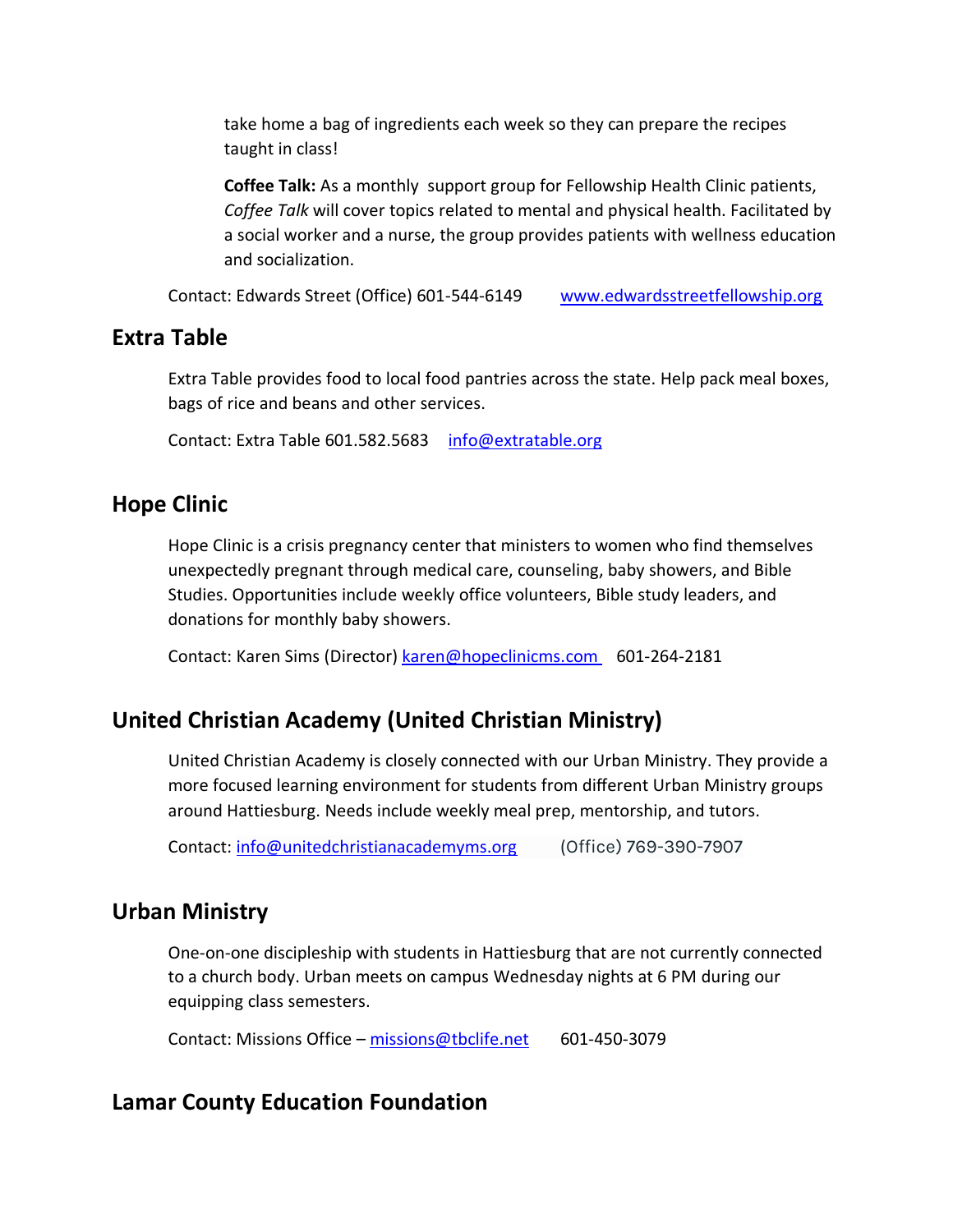The Lamar County Education Foundation uses donations to purchase meals from the Mississippi Food Network for children who come from homes with reduced/low incomes to have meals throughout the weekend.

Contact: Marcia Line- [lamarcountyedfoundation@gmail.com](mailto:lamarcountyedfoundation@gmail.com)

#### **International Student Ministry**

The iFriends group of Hattiesburg is looking for families/ individuals interested in International ministry. There are short term and long term commitment opportunities. Commitments have the goal of building relationships with international students in our community.

Contact: Missions Office- [missions@tbclife.net](mailto:missions@tbclife.net) 601-450-3079

#### **VA Van Ministry**

Help drive veterans from Forrest General Hospital to the VA in Jackson twice a week.

Contact: Missions Office- [missions@tbclife.net](mailto:missions@tbclife.net) 601-450-3079

#### **Youth Challenge Mentor Program**

Join The Mississippi National Guard Youth Challenge Program to help mentor a youthat- risk (16-18 year old young men) who has made the decision to work for a better future. This is a 22 week program. Training provided.

Opportunities also include looking for 3-4 men to lead a Bible Study Group weekly.

For more information visit:<http://msyouthchallenge.org/mentors/>

Contact: Terrance Lowery- 601-402-4899

#### **Prison Ministry**

Prison Ministry meets at the Forrest County Regional Jail on Mondays & Thursdays at 6:30PM, and Wednesdays at 9:30AM. The team will go into different cell blocks to hold Bible Study with the cell mates in that block.

Contact: Missions Office – [missions@tbclife.net](mailto:missions@tbclife.net) 601-450-3079

#### **Homeless Ministry**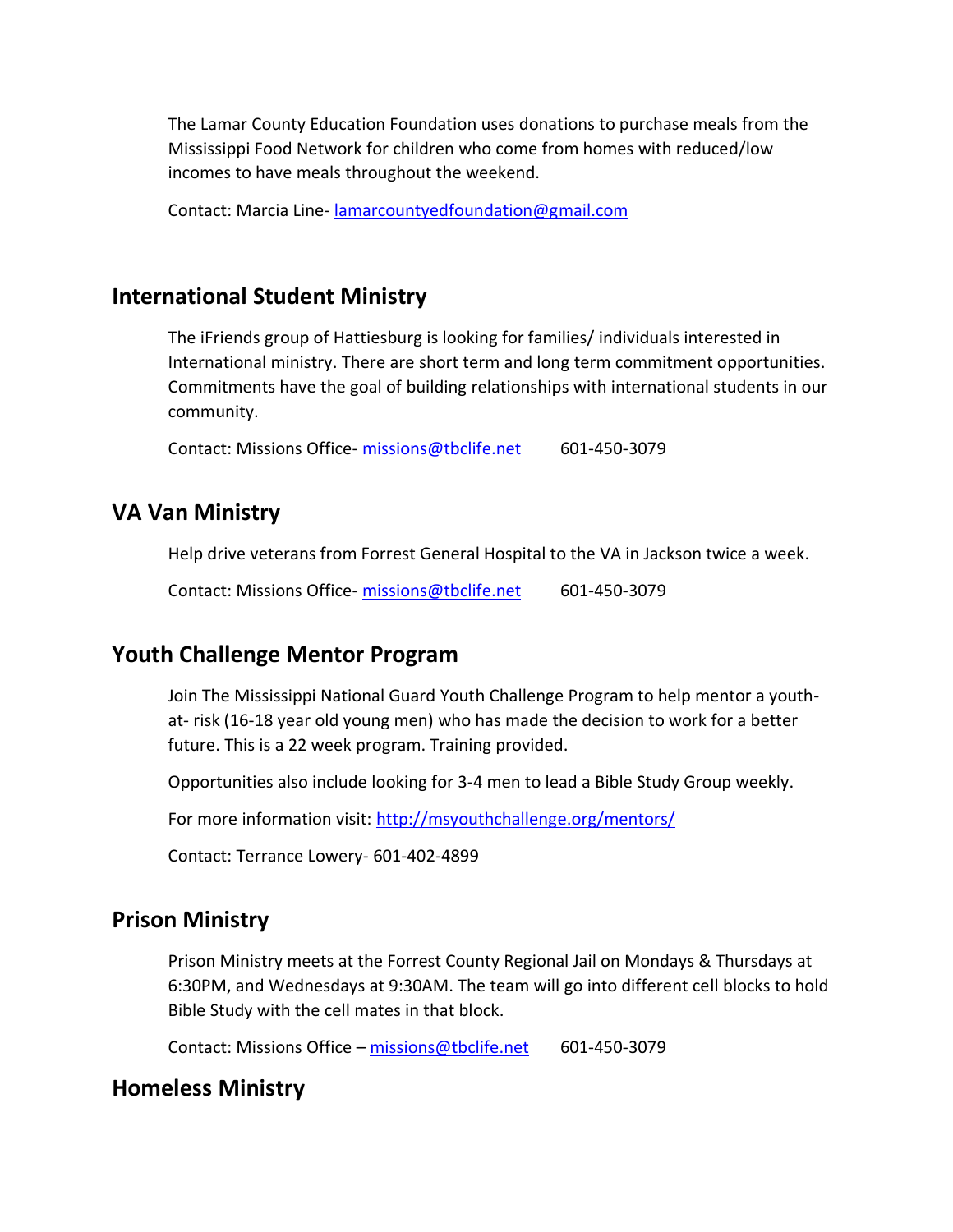The Missions Office at TBC has backpacks for members to fill with small items that would be a blessing to someone in the homeless community. The purpose is to fill a backpack, then keep it in your car to give when you are given the opportunity interact with a homeless person in our community.

Contact: Missions Office – [missions@tbclife.net](mailto:missions@tbclife.net) 601-450-3079

## **Military Family/Nursing Home Ministry**

Temple currently writes cards to veterans at the Collins Veteran Home as well as several other nursing homes in our community. Care packages can also be made and dropped off. To join this group or find out more information about drop off(s) please contact the Missions Office.

Contact – Missions Office [missions@tbclife.net](mailto:missions@tbclife.net) 601-450-3079

## **First Responder Snack Drop Off**

You can help minister to first responders and our front line health care workers by baking or purchasing snacks and/ or drinks to drop off to the Lamar County Sheriffs Department, Fire Departments, Covid drive thru test clinic/Covid floor at FGH and other clinics in our community as a thank you to our first responders and front line workers. Please contact each clinic directly for times and any guidelines for dropping off snacks.

Contact: Missions Office - [missions@tbclife.net](mailto:missions@tbclife.net) 601.450.3079

# **Serve On Campus Equipping Class**

Every Wednesday night on campus from  $6 - 7:15$  pm in the HUB you can serve our local community through various opportunities, weekly. No registration required.

Contact: Missions Office – [missions@tbclife.net](mailto:missions@tbclife.net) 601-450-3079

## **Fire Hall Ministry**

Fire houses in our community are in need of items for their stations. Help provide for these needs from **the comprehensive list below**. Contact the Missions Office for a list of the Fire Houses in our community.

Contact: Missions Office – [missions@tbclife.net](mailto:missions@tbclife.net) 601-450-3079

## **Fire Hall Needs**